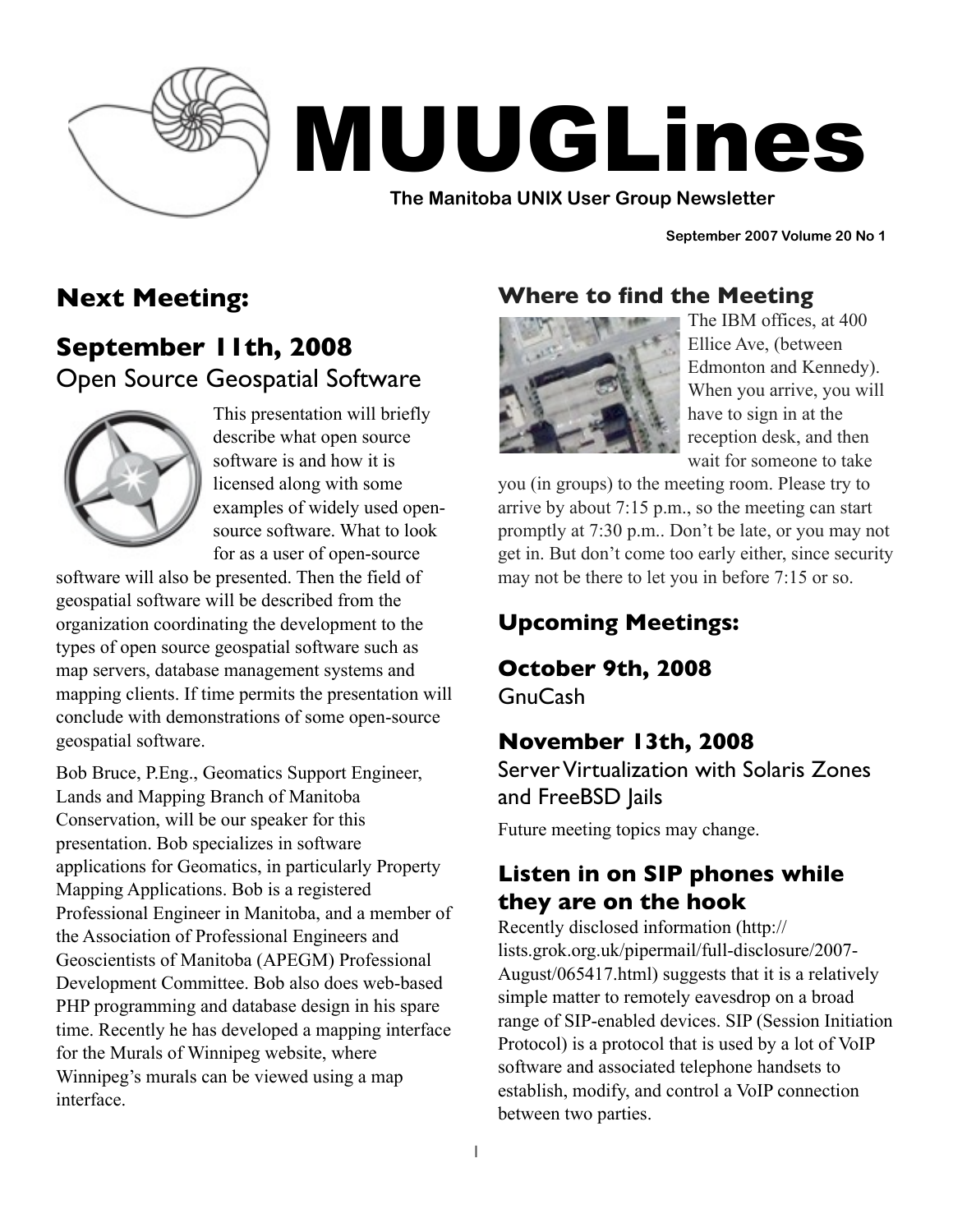The research that was published indicates that, for at least one vendor (Grandstream), it is possible to automatically call a SIP device from that vendor and have it silently accept the call, even if it is still on the hook - instantly turning it into a classic bugged phone. Whereas historic telephony bugs needed physical targeting of the line running to a property or place of business, the presence of VoIP in the equation allows bugging from anywhere in the world with equal ability. Now anyone can do from their armchair what only spies and law enforcement used to be able to do from inside the telephone switch / pit / distribution board, though it's still illegal to do so.

As well as bugging the phone, the action effectively acts as a Denial of Service against the device (after all, it is already engaged in a call).

Having found the bug via fuzzing, the discovering researchers believe that there may be a number of vendors that have created their own SIP networking code, with equivalent bugs contained within.

While the vendor concerned is expected to release appropriate patches soon, the disclosure is likely to turn attention on other SIP device providers.

This may already be happening, with two separate exploits released publicly in the last couple of days targeting Cisco SIP handsets, with the result of a Denial of Service condition against the phones. VoIP client software from eCentrex has also been targeted with public exploit code, except this time it allows for control over vulnerable devices as a result of a remote buffer overflow condition.

Concerned users and administrators who have SIP enabled software or hardware should be aware of their potential limitations and have appropriate mitigation strategies in place, especially if they are used in sensitive areas (military use, national secrets, trade secrets, etc).

### **Sun Microsystems to Change Stock Ticker Symbol to JAVA**



SANTA CLARA, Calif. August 23, 2007 Sun Microsystems today announced that it will change its Nasdaq

stock ticker symbol from SUNW to JAVA, the ubiquitous technology and brand it created in 1995. The stock ticker change will go into effect for the trading community on Monday, August 27, 2007.

"The Java brand and technology have evolved to be among the most pervasive on the internet, yielding extraordinary awareness for Sun and opportunity for the community that leverages it," said Jonathan Schwartz, president and CEO of Sun. "More than a billion people across the globe, representing nearly every demographic, market and industry, rely upon Java's security, innovation and value to connect them with opportunity. That awareness positions Sun, and now our investor base, for the future."

The Java economy as a whole includes a broad array of businesses built with Java technology, from Google and eBay, to some of the world's largest financial and telecommunications companies. The Java platform powers and is made visible via more than 2.1 billion mobile devices, nearly every PC on the internet and numerous consumer electronics and embedded systems products such as Sony's Playstation 3 video game console. Sun estimates the number of consumers that recognize the ubiquitous cup and steam on Java's brand logo to be in excess of a billion people.

Sun today generates license revenues from Java technology, but more significantly derives revenue from the software, storage, servers, services and microelectronics that power the datacenters behind global Java deployments - whether on handsets, personal computers, or in the network. Sun believes its business is advantaged by such exposure, and the change in ticker symbol more effectively connects it with the marketplace.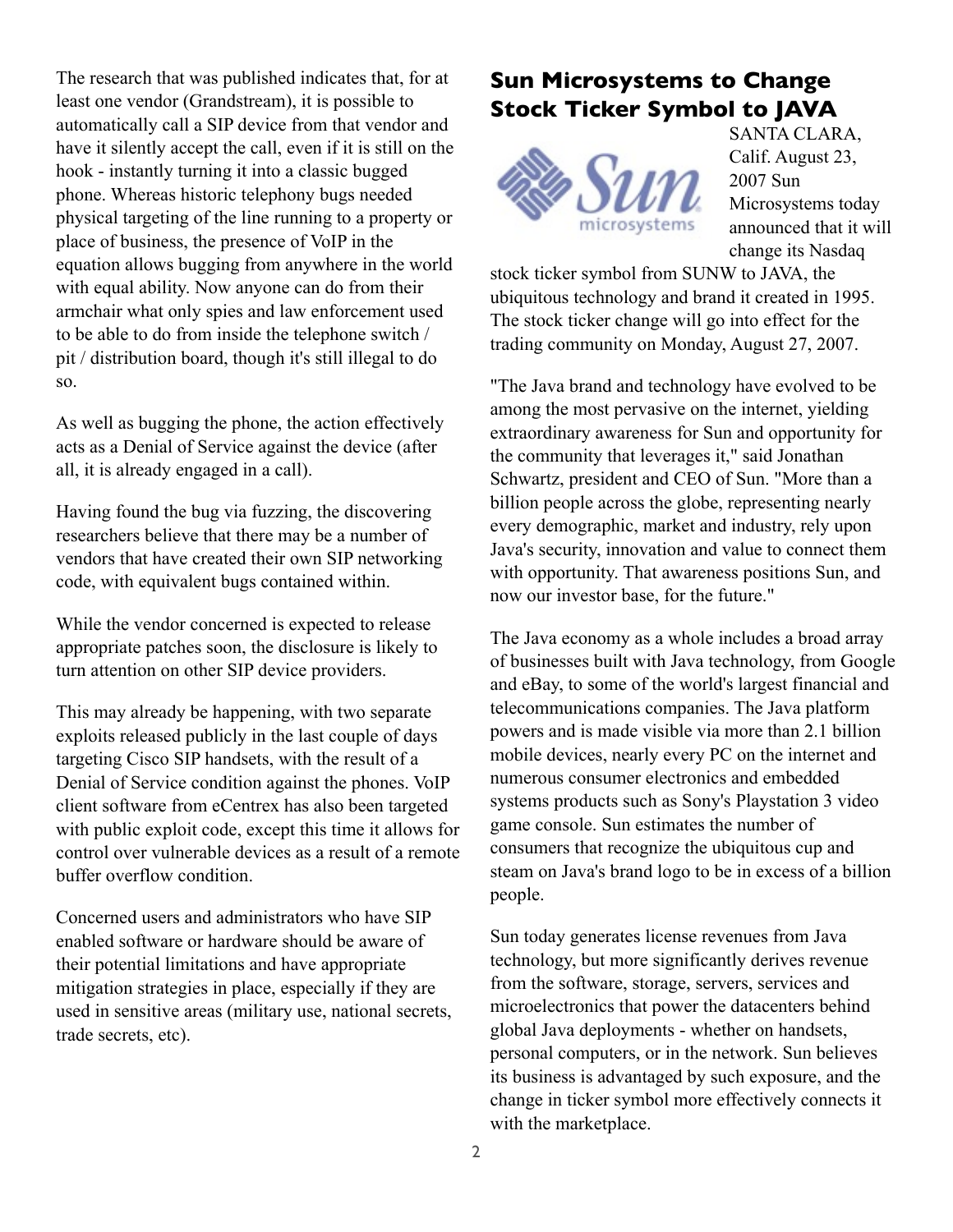#### **Seagate to start offering Solid State Disks in 2008**

Seagate will introduce the drives across a range of products including desktop and notebook PCs, offering various storage capacities.

SSDs, as solid-state drives are also known, use flash memory instead of magnetic disks to store information. Flash is a type of non-volatile memory, which means the chips retain stored information when power is off. Other memory types, such as DRAM, lose data when the power goes off.

SSDs offer a couple advantages over disk-based drives: they're lighter, consume less power, and more rugged, making them ideal for laptops and mobile devices. They are also more expensive, but the price gap is narrowing as flash memory becomes increasingly cheaper.

Seagate already makes hybrid drives, which combine flash memory with magnetic disks. Its Momentus 5400 PSD hybrid drive stores the most commonly accessed data on flash memory instead of on disks, which improves read time and speeds up the process of booting a computer, the company said.

The drives are intended to be used in laptops and are available in capacities up to 160GB, according to Seagate's Web site.

Seagate will use the new flash drives to augment its product lineup for certain applications, but predicts far greater demand for its hybrid, or "flashembedded," drives. "We have a pretty compelling product in hybrid drives; that's where we see a large part of the storage market going in the future, much bigger than SSD," said Woody Monroy, a Seagate spokesman.

#### **Via announces 1Watt x86 CPU**

Taiwanese chip and board vendor Via Technologies has introduced a new ultra-low voltage (ULV) processor aimed at industrial, commercial, and ultramobile applications. Touted as the "world's most power-efficient" x86-compatible CPU, the 500MHz

Via Eden ULV processor debuted at an Embedded Systems Conference in Taipei.

"Eden" is Via's branding for its line of embedded processors, which target passively cooled applications in industrial equipment. Eden chips use the same "Esther" core found in Via's "C7" branded desktop processors. However, Eden parts are tested for highertemperature operation, to better support passivelycooled applications. And, like Via's C7-M parts for mobile applications, they use a smaller 21mm-square package than the desktop parts.

Via launched its ULV line in March of 2006, offering ULV versions of both Eden and C7-M parts. Prior to the launch of the 500MHz part, the Eden ULV line included parts clocked at 1GHz and at 1.5GHz.

Via says its Eden ULV 500 draws a minimum of 0.1 Watts, when idle, and a maximum of 1 Watt. This puts the part below the TDPs (thermal design power, or total dissipated power) advertised by AMD for its LX line of low-power x86-compatible parts.

The Eden ULV 500 probably uses more power than various 486- and Pentium-class SoCs (system-on-chip processors) available, however, such as the SIS550, ZFx86, STPC, and so on. However, the Eden part should offer much higher performance, thanks to support for MMX and SSE2 instructions, faster system and memory buses, larger caches, and so on.

The Eden ULV processor would typically be paired with Via's CX700M integrated northbridge/ southbridge, which adds another 3.5 Watts to the power budget. However, the CX700M saves power by supporting more power-efficient DDR2 memory, Via points out. The Eden ULV/CX700M combo can actually prove more power-efficient in large-memory systems than RISC-based SoCs that integrate processor and bridge functions on the same die.

The bottom line, according to Via, is that the 1-Watt Eden ULV 500 and 3.5-Watt CX700M companion chip can be used to build sub-10-Watt systems that nonetheless support a wide range of multimedia, connectivity, and storage options.